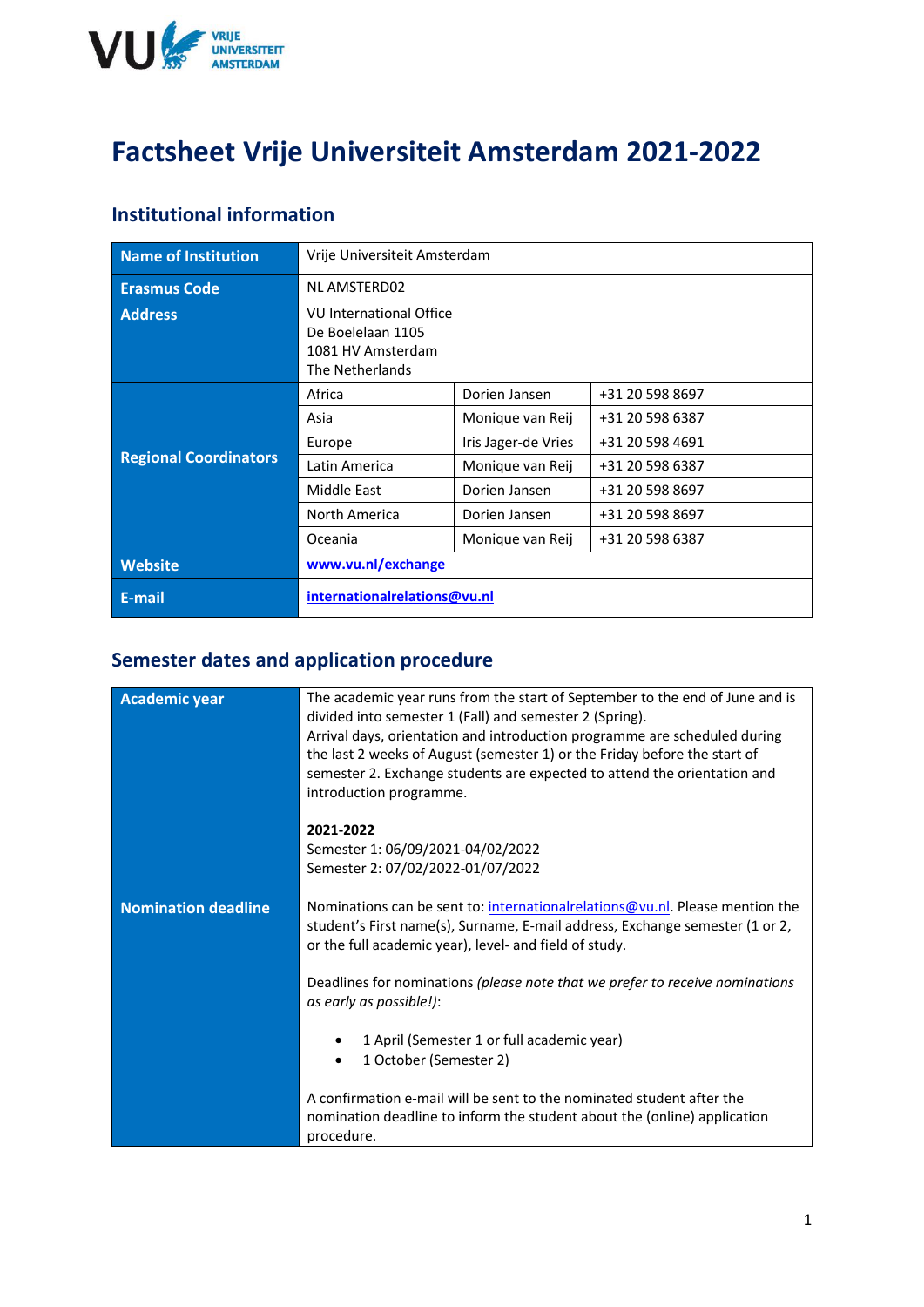

| <b>Application procedure</b>          | Nominated students need to apply through the online application system of<br>Vrije Universiteit Amsterdam. The web link to the online application system<br>will be communicated to nominated students only.                                                                                                                                |  |  |
|---------------------------------------|---------------------------------------------------------------------------------------------------------------------------------------------------------------------------------------------------------------------------------------------------------------------------------------------------------------------------------------------|--|--|
|                                       | Students should finalize the online application procedure before:<br>15 April (Semester 1 or full academic year)<br>15 October (Semester 2)                                                                                                                                                                                                 |  |  |
|                                       | Deadlines are strict when students need a visa and/or housing via the<br>university.                                                                                                                                                                                                                                                        |  |  |
|                                       | Students wishing to participate in courses at Master's degree level need to<br>have finished a Bachelor's degree by the start of their exchange. They need to<br>submit proof when applying by means of a (copy of a) Bachelor's degree, or an<br>official statement that the student will have obtained the degree before the<br>exchange. |  |  |
| <b>Relevant e-mail and</b><br>website | General: www.vu.nl/exchange<br>E-mail: incoming@vu.nl                                                                                                                                                                                                                                                                                       |  |  |
| <b>Other options</b>                  | If there are more students interested in VU Amsterdam for a semester than<br>can be nominated in the framework of the exchange agreement, there is the<br>possibility for them to come as fee paying non-degree students in our<br>Semester in Amsterdam programme.                                                                         |  |  |
|                                       | VU Amsterdam also offers credit-bearing Summer- and Winterschool<br>programmes.                                                                                                                                                                                                                                                             |  |  |

## **Recommended language skills**

| <b>Language of instruction</b>                                   | Dutch and English                                                                                                                                                                                                                                                                                                                                                                                                                                                                                                                                                                                                                                                                                            |
|------------------------------------------------------------------|--------------------------------------------------------------------------------------------------------------------------------------------------------------------------------------------------------------------------------------------------------------------------------------------------------------------------------------------------------------------------------------------------------------------------------------------------------------------------------------------------------------------------------------------------------------------------------------------------------------------------------------------------------------------------------------------------------------|
| <b>Level of English</b><br>required for student<br>mobility      | C1 (TOEFL IBT at least 92, academic IELTS 6.5)<br><b>Students at undergraduate level (Bachelor):</b> selection of students with<br>sufficient level of English language proficiency (C1 level) is the responsibility of<br>the home university.<br><b>Students participating in Master's degree courses: Proof of English language</b><br>proficiency according to VU Amsterdam's requirements is mandatory for<br>students participating in courses at Master's level. Exempted are students who<br>have completed at least two years of a fully English-taught programme no<br>longer than two years prior to the exchange or students who are enrolled in a<br>completely English-taught Master's degree. |
| <b>Level of English</b><br>required for teaching<br>staff        | C1 (TOEFL IBT at least 110, academic IELTS 7.5)                                                                                                                                                                                                                                                                                                                                                                                                                                                                                                                                                                                                                                                              |
| <b>Level of Dutch required</b><br>(for courses in Dutch<br>only) | C1 (advanced level, NT2)<br>Proof of Dutch language proficiency is mandatory for visiting students who<br>wish to participate in courses taught in Dutch.<br>Exempted are only students who have completed at least two years of a fully<br>Dutch taught programme no longer than two years prior to the exchange.                                                                                                                                                                                                                                                                                                                                                                                           |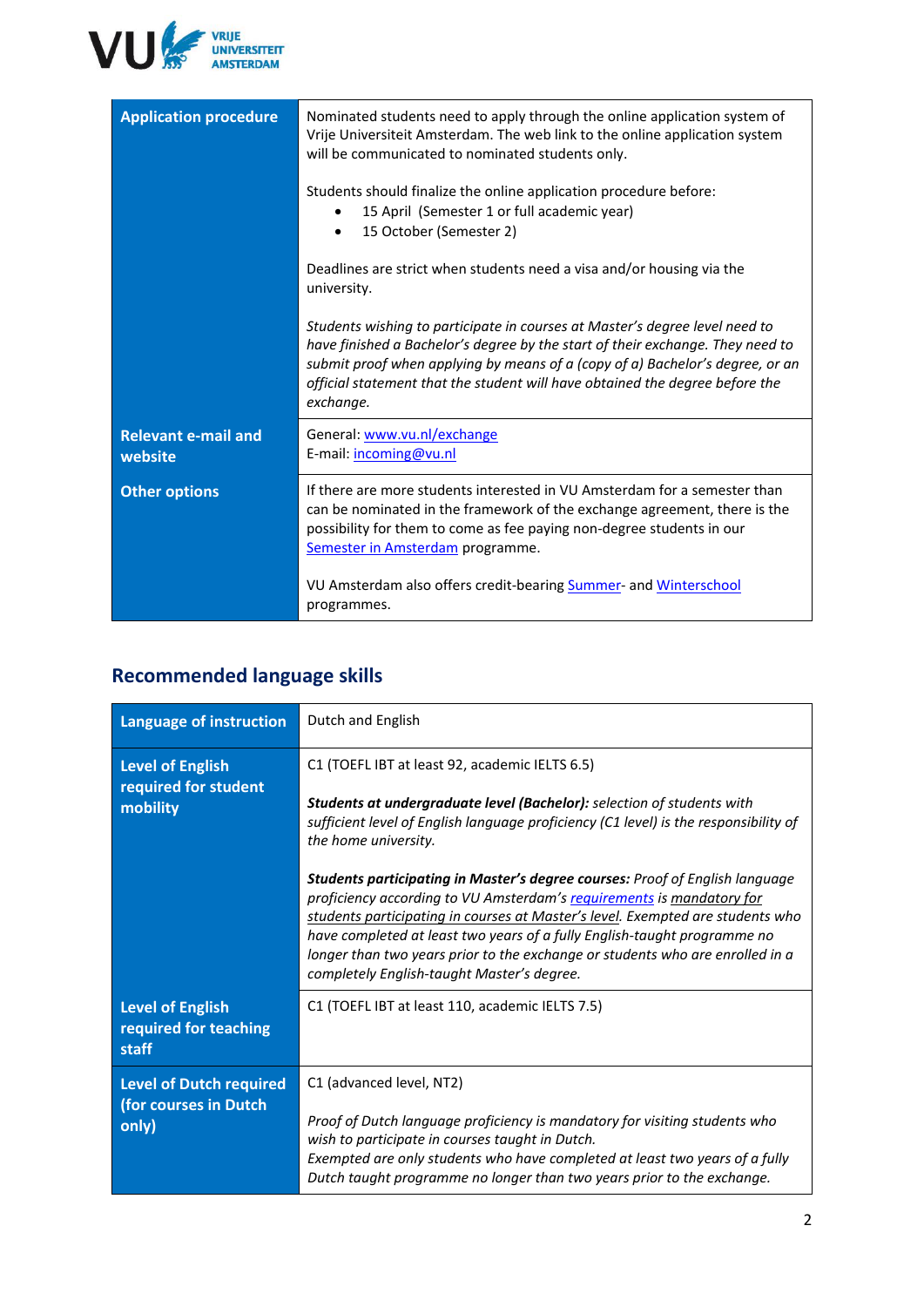

### **Course information and grading**

| <b>Courses</b>                        | Information about courses and minors available to incoming students can be<br>found on the <b>website</b> and students can search for courses in our <i>exchange</i><br>study guide.                                                                                                                                                                                                             |                                                                    |                   |              |                                                                                                                                                                                                                                                                                                                                                                                                                                                                                                                                                                                                                                                                                                                                                                                                               |
|---------------------------------------|--------------------------------------------------------------------------------------------------------------------------------------------------------------------------------------------------------------------------------------------------------------------------------------------------------------------------------------------------------------------------------------------------|--------------------------------------------------------------------|-------------------|--------------|---------------------------------------------------------------------------------------------------------------------------------------------------------------------------------------------------------------------------------------------------------------------------------------------------------------------------------------------------------------------------------------------------------------------------------------------------------------------------------------------------------------------------------------------------------------------------------------------------------------------------------------------------------------------------------------------------------------------------------------------------------------------------------------------------------------|
|                                       | <b>Restrictions:</b>                                                                                                                                                                                                                                                                                                                                                                             | overview under Bachelor's courses.<br>Dutch in their subject area. |                   |              | Courses in the fields of Psychology and at our School of Business and<br>Economics have limited capacity. Therefore, incoming exchange<br>students majoring in Psychology, Business and Economics are given<br>priority in registering for courses in these subject areas. Students with<br>different majors can apply for courses in these fields but should be<br>prepared to adapt their course choice in case these courses are full.<br>Bachelor's students are not allowed to follow courses at Master's<br>level, unless these courses are also mentioned in the exchange courses<br>Dutch taught courses are not always available to exchange students,<br>even when having good proficiency in Dutch. Students should check<br>with incoming@vu.nl if there is a list available of courses taught in |
| <b>Transcript of records</b>          | After the exams, teachers have 4 weeks to publish the results. Once the student<br>has obtained the results of all the exams and papers he/she completed during<br>the exchange, the student can request an official transcript at the VU<br>International Office. A digital copy of the transcript will be sent to the students'<br>home university and $-$ on request $-$ a hard copy as well. |                                                                    |                   |              |                                                                                                                                                                                                                                                                                                                                                                                                                                                                                                                                                                                                                                                                                                                                                                                                               |
| <b>Grading</b>                        | The Dutch grading scale runs from 1 to 10, where 1 is the lowest and 10 the<br>highest grade. A student passes with a grade 6.0 or higher and fails with a grade<br>5.0 or lower. On average 75% of the students who pass have a grade between<br>6.5 and 7.5. Less than 5% of the students get a grade 9. Less than 1% get a 10.                                                                |                                                                    |                   |              |                                                                                                                                                                                                                                                                                                                                                                                                                                                                                                                                                                                                                                                                                                                                                                                                               |
|                                       | ECTS <sub>%</sub>                                                                                                                                                                                                                                                                                                                                                                                | <b>Quality Assessment</b>                                          | <b>ECTS</b> grade | Dutch grade  |                                                                                                                                                                                                                                                                                                                                                                                                                                                                                                                                                                                                                                                                                                                                                                                                               |
|                                       | 10%                                                                                                                                                                                                                                                                                                                                                                                              | Excellent/Very good                                                | Α                 | $8.0 - 10.0$ |                                                                                                                                                                                                                                                                                                                                                                                                                                                                                                                                                                                                                                                                                                                                                                                                               |
|                                       | 25%                                                                                                                                                                                                                                                                                                                                                                                              | Good                                                               | в                 | $7.5 - 7.9$  |                                                                                                                                                                                                                                                                                                                                                                                                                                                                                                                                                                                                                                                                                                                                                                                                               |
|                                       | 30%                                                                                                                                                                                                                                                                                                                                                                                              | More than satisfactory                                             | $\mathsf C$       | $7.0 - 7.4$  |                                                                                                                                                                                                                                                                                                                                                                                                                                                                                                                                                                                                                                                                                                                                                                                                               |
|                                       | 25%                                                                                                                                                                                                                                                                                                                                                                                              | Satisfactory                                                       | D                 | $6.5 - 6.9$  |                                                                                                                                                                                                                                                                                                                                                                                                                                                                                                                                                                                                                                                                                                                                                                                                               |
|                                       | 10%                                                                                                                                                                                                                                                                                                                                                                                              | Sufficient                                                         | Е                 | $5.5 - 6.4$  |                                                                                                                                                                                                                                                                                                                                                                                                                                                                                                                                                                                                                                                                                                                                                                                                               |
|                                       |                                                                                                                                                                                                                                                                                                                                                                                                  | Fail                                                               | F                 | $0.0 - 5.4$  |                                                                                                                                                                                                                                                                                                                                                                                                                                                                                                                                                                                                                                                                                                                                                                                                               |
|                                       |                                                                                                                                                                                                                                                                                                                                                                                                  | website of the Nuffic: www.nuffic.nl.                              |                   |              | More information on Dutch grading and conversion can be found on the                                                                                                                                                                                                                                                                                                                                                                                                                                                                                                                                                                                                                                                                                                                                          |
| <b>Relevant e-mail and</b><br>website |                                                                                                                                                                                                                                                                                                                                                                                                  | E-mail: incoming@vu.nl                                             |                   |              | Courses and credits: www.vu.nl/en/programmes/exchange/courses/index.aspx                                                                                                                                                                                                                                                                                                                                                                                                                                                                                                                                                                                                                                                                                                                                      |